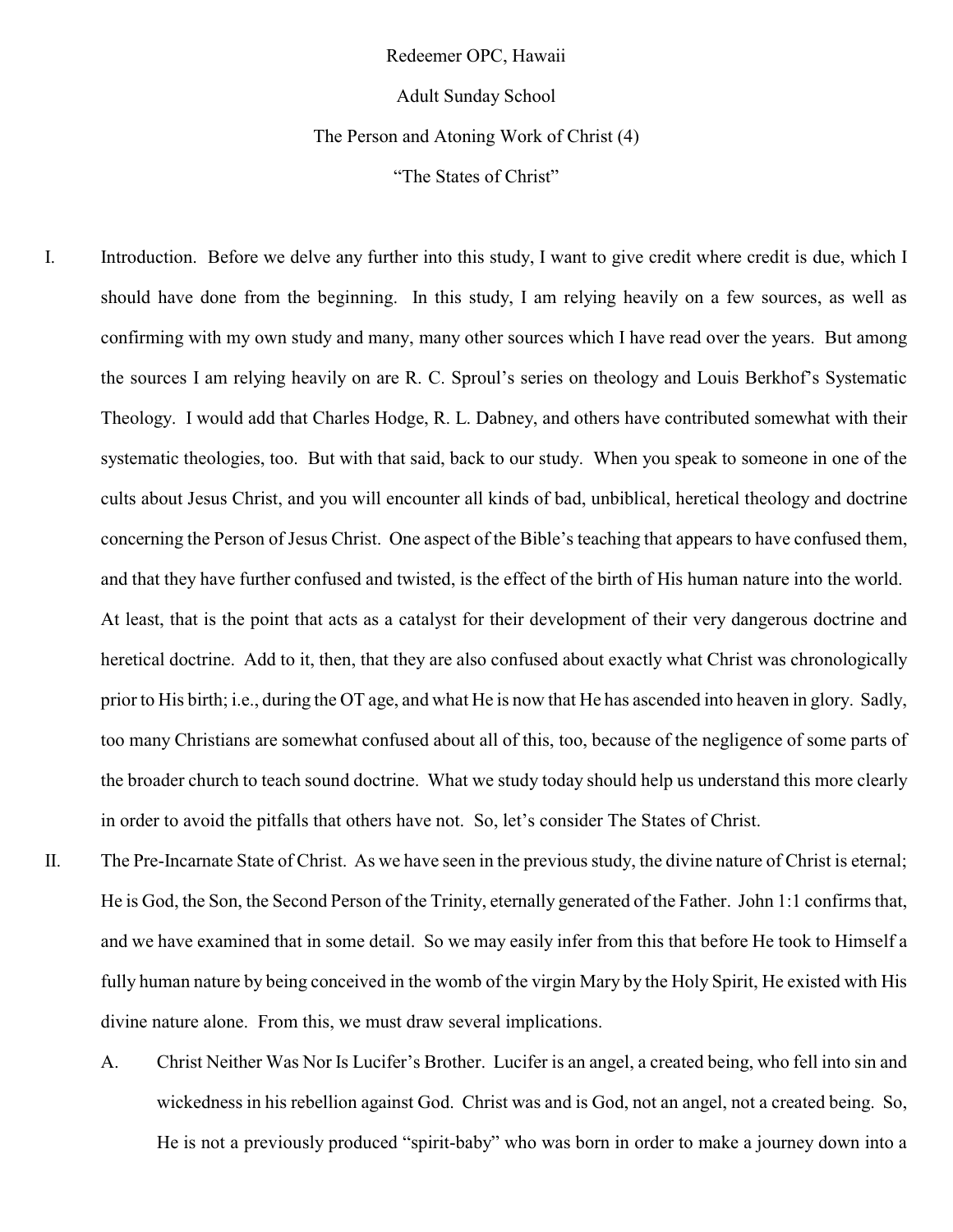fallen state in order to work His way back up again as an example of how we are supposed to do likewise. (Mormon teaching.)

- B. Christ Neither Was Nor Is the Archangel Michael. Contrary to early  $7<sup>th</sup>$  Day Adventist teaching.
- C. Christ Was Not Absent from His People. One misconception, among others, of the Jehovah's Witnesses is that God is one God and one Person, Jehovah. In the OT, they only see Jehovah as the God who was there. In many OT texts, the tetragrammaton, YHWH, refers to the Father. But for one thing, they fail to realize that the Bible identifies Jesus Christ as Jehovah in more than one way and place. E.g., the I AM statements of Jesus are one way that He identifies Himself as the same God who spoke to Moses at the burning bush, as we have seen in past lessons. But consider, too, that the apostle John, in John 12:41, under the inspiration of the Holy Spirit, identifies Christ as the One whom Isaiah saw sitting on the throne of God in Isa. 6:1-5. And Isaiah called Him YHWH. In the OT itself, there are many places where Christ appears to His people in a pre-incarnate appearance. E.g., *the* Angel of the Lord, an OT technical term for the Christ, was said to be in the pillar of smoke by day and fire by night, while God also says that He is that One who was leading His people. The Angel of the Lord also visited Samson's parents before he was born. But consider this: no one could see the face of God and live. So Moses, when he asked to see God's glory, was hidden in the cleft of the rock while the glory of God passed by, so that he would not die. (What a type of Christ that cleft of the rock was!—He in whom we are hidden so that we may live and not die in the presence of the holy and glorious God.) Yet, Moses spoke with God face to face in the tabernacle. It therefore had to be the pre-incarnate Son of God as the Savior with whom Moses met, the same One who kept him, the sinner, from the wrath of God when the glory of God passed by. I believe that most of the encounters with God that His OT people had were with the pre-incarnate Christ. Next,...
- III. The State of Christ's Life on Earth. The Apostles' Creed summarizes the steps of His life on earth: birth (and thus the life He lived afterward), death, resurrection, ascension, session, return. There are two very distinct estates into which those must be divided. The first is...
	- A. His Humiliation. At birth, He entered into the estate of humiliation which deepens throughout His life to the death of the cross. We find this reflected in the well-known passage in Phil. 2:5-8, "Have this attitude in yourselves which was also in Christ Jesus, who although He existed in the form of God did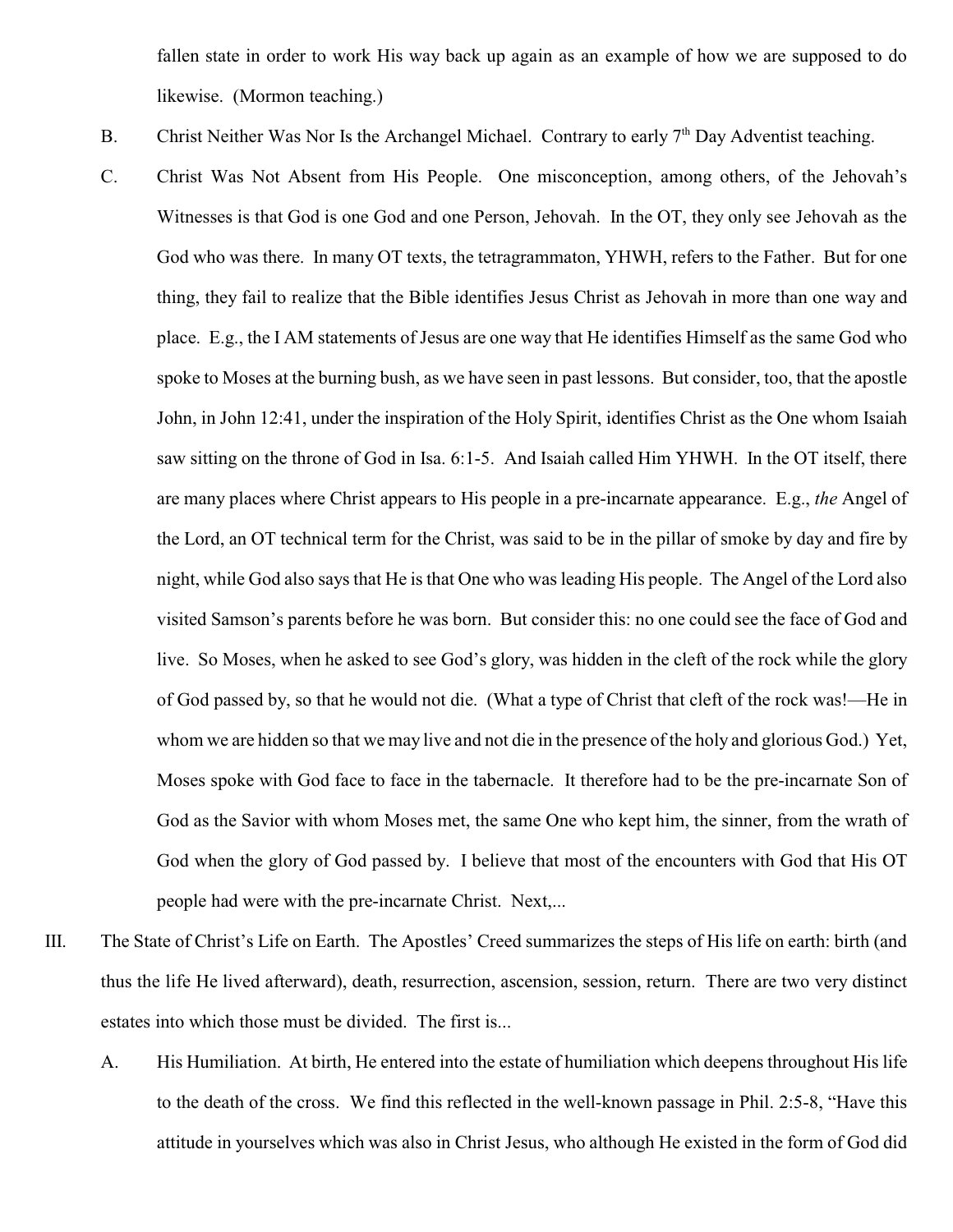not regard equality with God as something to be grasped, but emptied Himself, taking the form of a bond-servant, being made in the likeness of men (fully human, yet without sin)." There is His Incarnation, His first stoop into the estate of humiliation by leaving His status and reign in heaven behind—that was His emptying Himself. It goes on, "And being found in appearance as a man (a true Substitute), He humbled Himself by becoming obedient to the point of death, even death on a cross." There is His further stoop into the estate of humiliation by placing Himself under God's law to fulfill the perfect obedience it required of us, and then bearing its penalty though He did not deserve one bit of it. He subjected Himself even to the most ignominious form of punishment and to death itself in an act of self-sacrifice as He regarded others as more important than Himself, even though He was the Lord of glory. There were elements of glory that attended Him even in humiliation: the angels outside of Jerusalem at His birth; the magi worshiped Him; the Father's testimony and the Spirit's anointing at His baptism; the Mount of Transfiguration; the apostles' acknowledgment in Jn. 1:14, "and we beheld His glory." Even so, that period of His life, marked by poverty, hatred, persecution, and death, was still in the estate of humiliation. The second estate is...

- B. His Exaltation. The same body that died and was buried was raised from the dead in exaltation. Though it was the same body, it was changed into a glorified state. In 1 Cor. 15, He is called the first fruits of the resurrection from the dead. His resurrection provided the grounds for His people to be raised (if He had not been raised, we surely would have no right to resurrection or exaltation in ourselves), and the power, and the pattern. As the first-fruits He also foreshadows our glorified state at the resurrection. We are sown in dishonor, the dishonor of death as the result of the curse on account of man's sin; we are raised in honor, honor we do not deserve, conformed to His glorious body (Phil. 3:21). We continue to examine His estate of exaltation as we now look to...
- IV. The State of Christ in Glory. We can speak of it both before and after His second advent.
	- A. Currently, before His Second Advent. The next step in Christ's exaltation was His ascension into heaven. His ascension showed His glory in the visible form it took of His being lifted up and received into a cloud. It wasn't a weather cloud; it was a cloud of glory, like the one with which God filled the tabernacle when the first sacrifice was offered on the altar of burnt offering. His glory is shown to be more intense than we can imagine by the word picture of Rev. 1:12-17. Christ's ascension was a once-